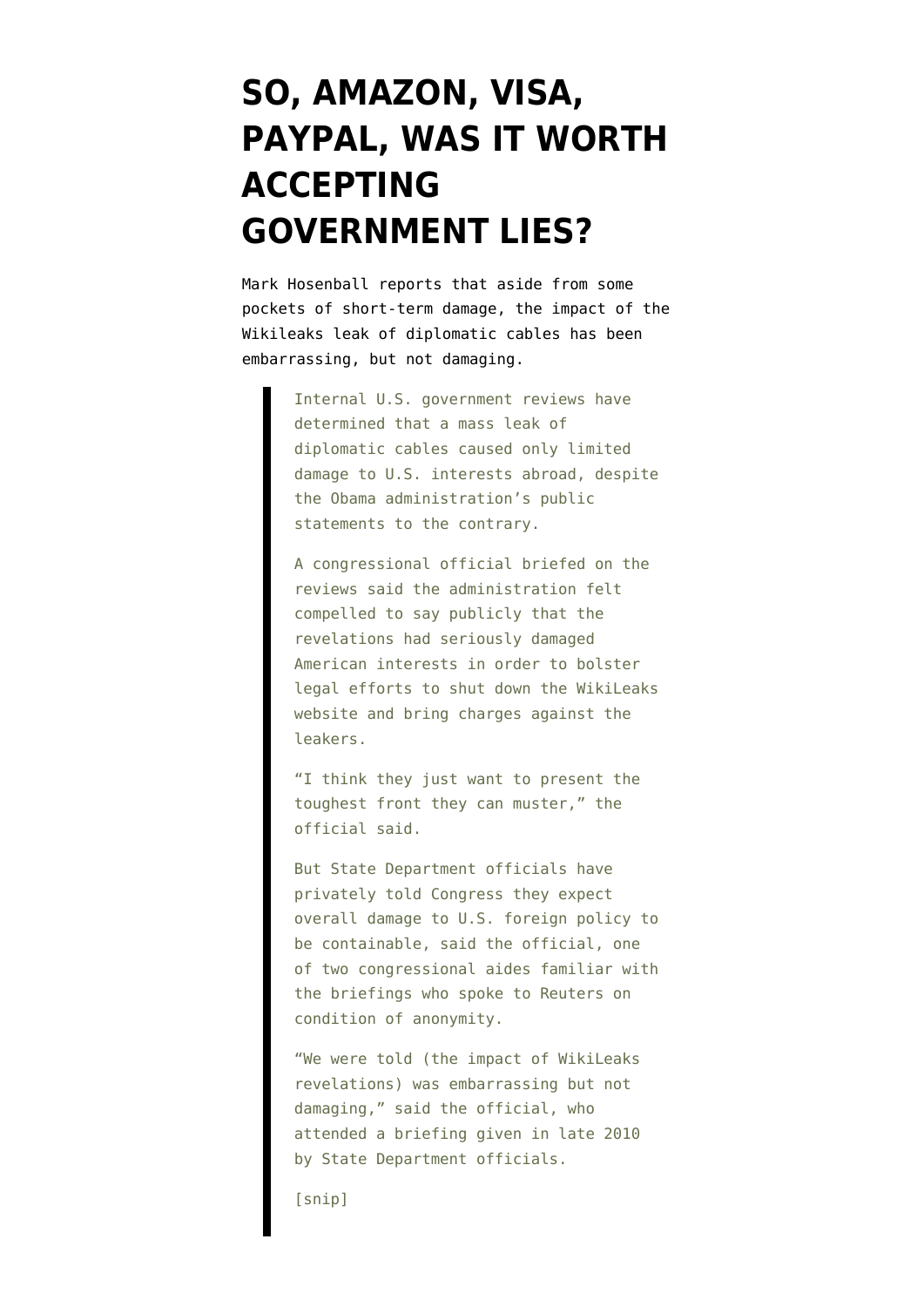National security officials familiar with the damage assessments being conducted by defense and intelligence agencies told Reuters the reviews so far have shown "pockets" of short-term damage, some of it potentially harmful. Long-term damage to U.S. intelligence and defense operations, however, is unlikely to be serious, they said. [my emphasis]

More important than yet another indication that the Obama Administration has oversold the damage done by Wikileaks is the reason given by Hosenball's Congressional source as to why they oversold that damage: to bolster legal efforts to shut down Wikileaks' website.

The Administration lied, says a congressional official, to make it easier to shut down Wikileaks.

Now that's important for several reasons. First, all this time the government has been pretending that the series of decisions by private corporations to stop doing business with Wikileaks were made by the businesses on their own. Surprise surprise (not!), it seems that the government was affirmatively trying to shut down Wikileaks.

Just as importantly, Hosenball's story seems to suggest, the government was going to service providers–the same service providers they routinely go to on terrorist investigations–and lying to get them to do the government's bidding. The government was making claims about the damage of the leak to convince service providers to shut down Wikileaks.

And companies like Amazon, Visa, and PayPal complied.

So, to these companies, now tainted with cooperation in government censorship, was it worth it? Was it worth being branded as a collaborator, knowing you were lied to?